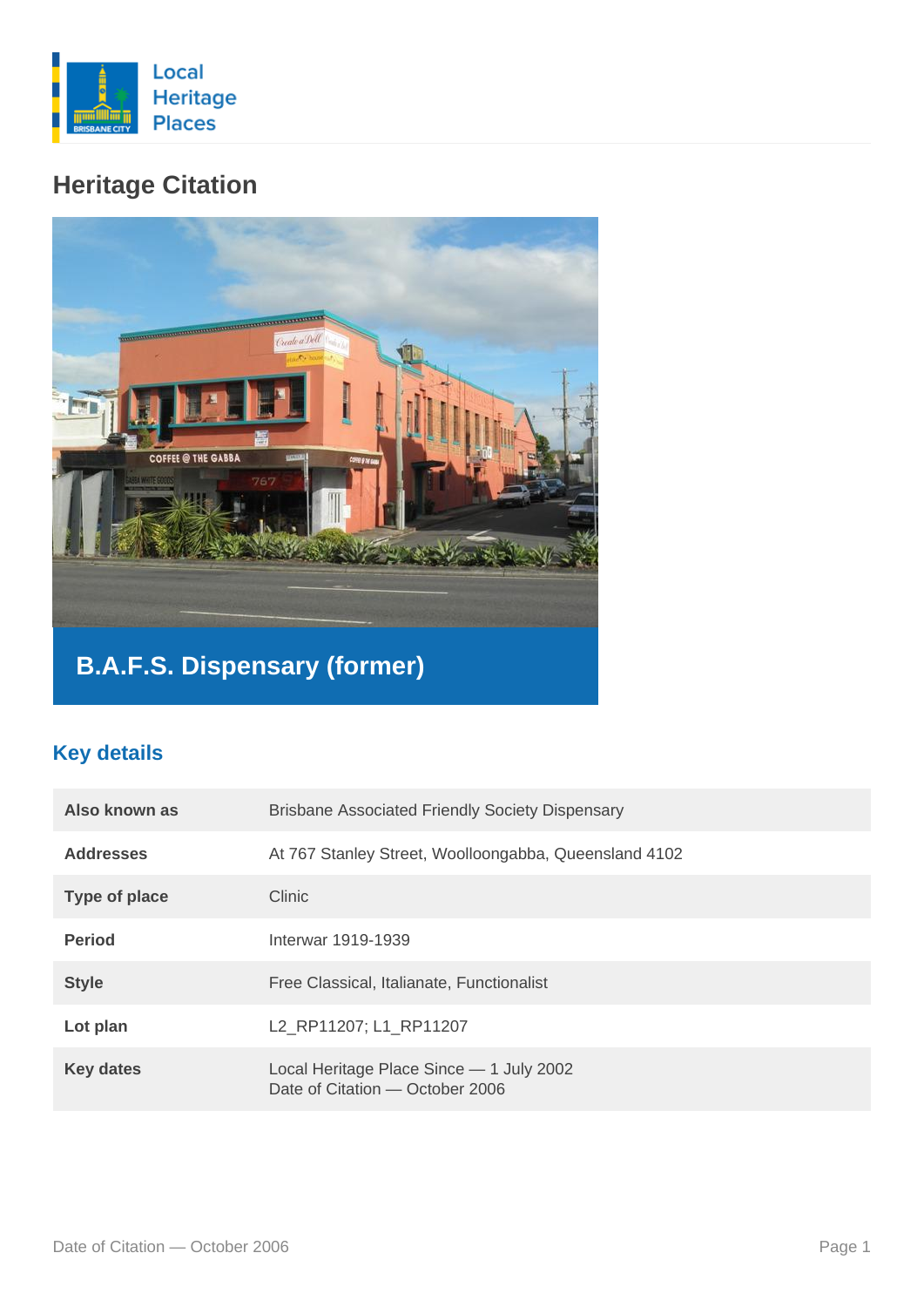| <b>Construction</b>          | Roof: Corrugated iron;<br>Walls: Masonry - Render    |
|------------------------------|------------------------------------------------------|
| <b>People/associations</b>   | Brisbane Associated Friendly Societies (Association) |
| <b>Criterion for listing</b> | (A) Historical; (B) Rarity; (G) Social               |

This two-storey masonry building was constructed in 1920 as a dispensary for the Brisbane Associated Friendly Society. Friendly societies first emerged in Britain in the late eighteenth century in response to the high cost of healthcare, for which there was no government support. In the early 1800s, the Society was established in Brisbane and by 1885 had more than 1200 members. For a regular fee, members and their families were covered for funeral and healthcare costs, including the medicines provided by this dispensary. The building was retained by the BAFS until 1928 but has been leased by various businesses since 1929.

## **History**

In January 1920 the trustees of the Brisbane Associated Friendly Societies Dispensary acquired title to this property from Joseph Davis. The cornerstone was laid on 21 February 1920.

Friendly societies arose in Britain in the late eighteenth century with the initial aim of organising recreational activities for the working classes. The societies developed into self-help organisations where resource pooling enabled help to members when the occasion arose. Queensland's first friendly society was established in 1843, and membership entitled claims on sickness and funeral benefits.

The Friendly Societies first opened a dispensary in Charlotte Street, Brisbane in 1885 following its advocation a number of years earlier. At that time the membership of the BAFS totalled just 1226. A branch was soon established in South Brisbane in 1891, and another in Fortitude Valley in 1900.In 1916 BAFS opened a dispensary at 331 George Street, Brisbane by which time its membership had grown to 13,160.The Associated Societies provided drugs, benefits, allowances and burial expenses for an estimated one-quarter of the metropolitan community.

The Woolloongabba BAFS site was leased to pharmacists Goodwins Limited in 1929, and while it remained in BAFS ownership, there have been a number of leases since that time. The present owner acquired title in 1998.

## **Description**

This is a rendered brick, two storey commercial building. It is on a corner site however, the building only really addresses Stanley Street, with the exception of some signage on the top of the parapet walls on the upper level. The top of the parapet is decorated with cornicing and corbelling which arc down to the lower height of the parapet part way along the sidewall. There are six casement windows on the upper level, which are framed by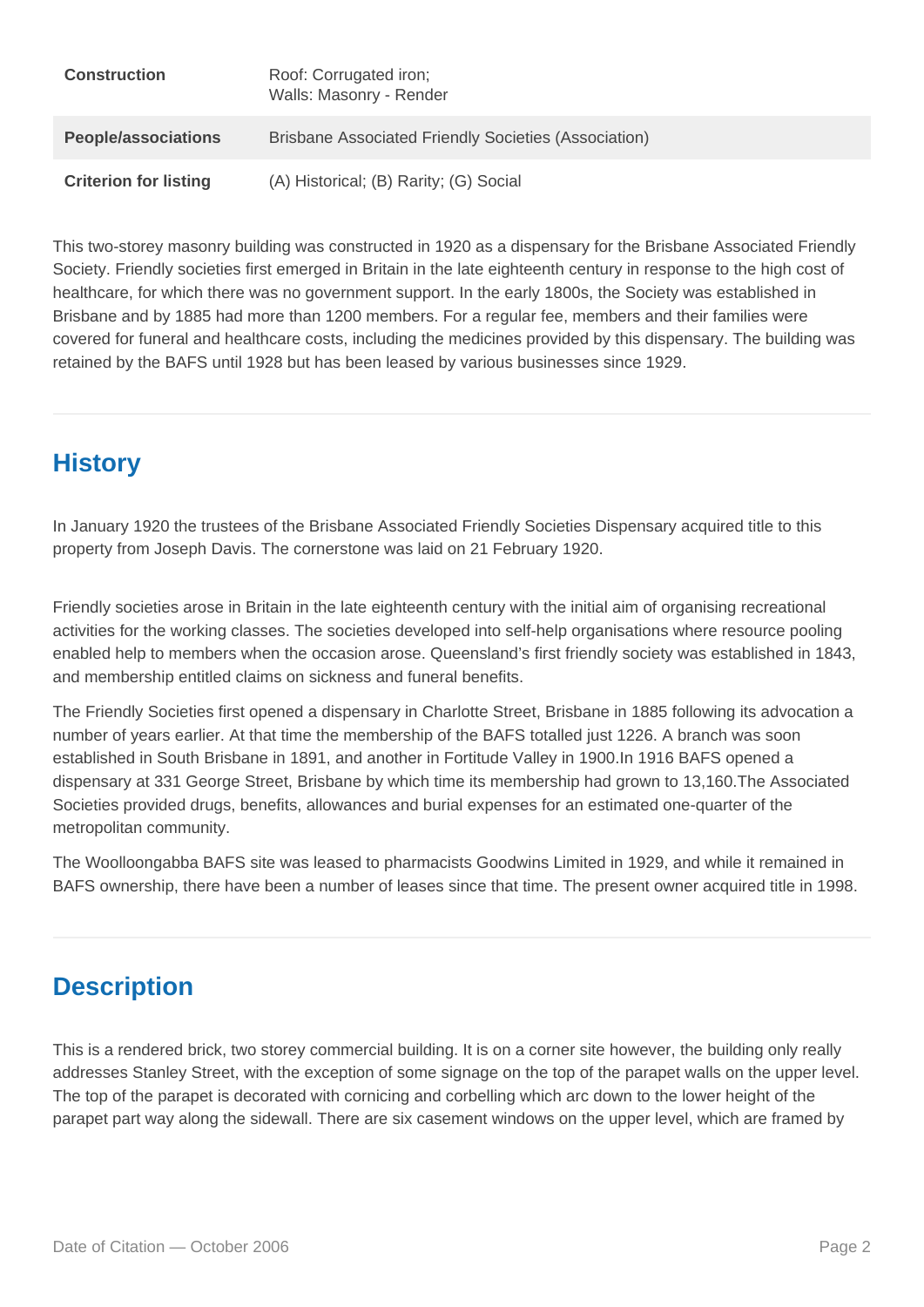three linked square protruding frames. The casement windows in the sidewall do not have a strong rhythm like the front ones and do not have the framing, only a simple sill. An awning shades the front of the lower level and extends back slightly around the corner. The lower level walls are veneered in small white and grey tiles with several large glass door openings and a window. The tiling continues around the corner to in line with the edge of the awning. A window of the same dimensions as the front one is within this tile veneered wall section, with a security screen over it.

## **Statement of significance**

#### **Relevant assessment criteria**

This is a place of local heritage significance and meets one or more of the local heritage criteria under the Heritage planning scheme policy of the Brisbane City Plan 2014. It is significant because:

#### **Historical**

CRITERION A

The place is important in demonstrating the evolution or pattern of the city's or local area's history

It is important in demonstrating the evolution or pattern of Queensland's and the City's history, representing the development of health care in the twentieth century. It demonstrates the growth and popularity of Friendly Societies as a means for working class people to provide for their health needs

#### **Rarity**

CRITERION B

The place demonstrates rare, uncommon or endangered aspects of the city's or local area's cultural heritage

It demonstrates rare aspects of Queensland's cultural heritage being a surviving purpose-built premises constructed by a Friendly Society to accommodate their activities

#### **Social**

CRITERION G

The place has a strong or special association with the life or work of a particular community or cultural group for social, cultural or spiritual reasons